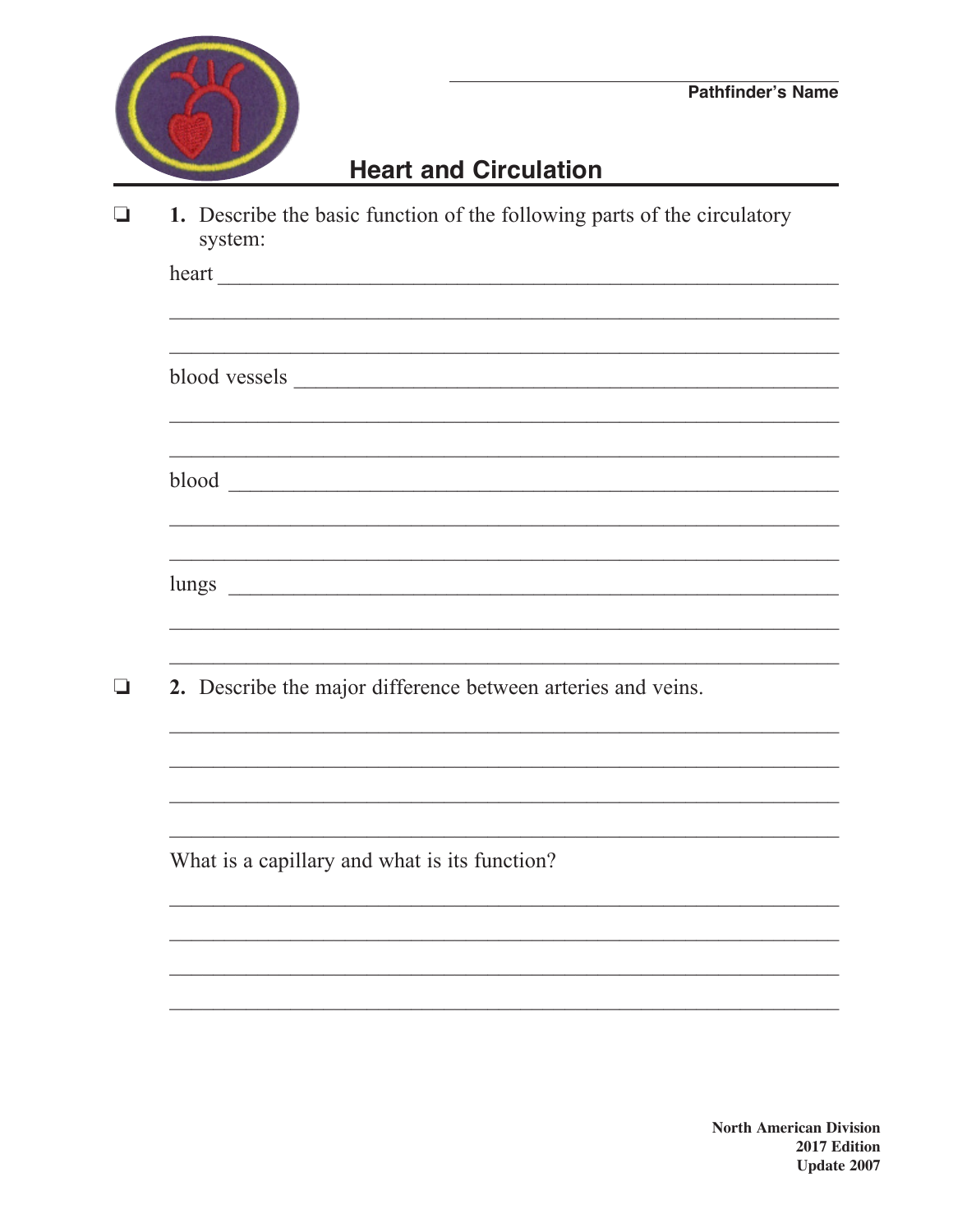|  | 3. Identify two locations for measuring your pulse. Demonstrate your<br>ability to accurately take someone's pulse.                                                                                                                                                                                                                      |
|--|------------------------------------------------------------------------------------------------------------------------------------------------------------------------------------------------------------------------------------------------------------------------------------------------------------------------------------------|
|  |                                                                                                                                                                                                                                                                                                                                          |
|  | 4. Record your resting pulse rate, then exercise strenuously (ie jog, swim<br>laps, climb stairs, etc.) for 10 minutes. Retake your pulse immediately<br>after exercising, and then again after five minutes. Do this each day for<br>one week recording your results on a chart or a graph. Did the exercise<br>effect your heart rate? |
|  | <b>5.</b> Make a simple stethoscope and listen so someone's heart beat.                                                                                                                                                                                                                                                                  |
|  | <b>6.</b> List at least five things you can do to keep your heart healthy. Put these<br>into practice if you have not been doing so already.                                                                                                                                                                                             |
|  |                                                                                                                                                                                                                                                                                                                                          |
|  | 2.<br><u> Alexandria de la contrada de la contrada de la contrada de la contrada de la contrada de la contrada de la c</u>                                                                                                                                                                                                               |
|  | $\frac{3}{2}$                                                                                                                                                                                                                                                                                                                            |
|  |                                                                                                                                                                                                                                                                                                                                          |
|  | 5.                                                                                                                                                                                                                                                                                                                                       |
|  | 7. What is cholesterol and how is it related to arteriosclerosis?                                                                                                                                                                                                                                                                        |
|  |                                                                                                                                                                                                                                                                                                                                          |
|  |                                                                                                                                                                                                                                                                                                                                          |
|  | <b>8.</b> What is a heart attack and what are its symptoms? How can CPR help?                                                                                                                                                                                                                                                            |
|  |                                                                                                                                                                                                                                                                                                                                          |
|  |                                                                                                                                                                                                                                                                                                                                          |

 $\frac{1}{2}$  ,  $\frac{1}{2}$  ,  $\frac{1}{2}$  ,  $\frac{1}{2}$  ,  $\frac{1}{2}$  ,  $\frac{1}{2}$  ,  $\frac{1}{2}$  ,  $\frac{1}{2}$  ,  $\frac{1}{2}$  ,  $\frac{1}{2}$  ,  $\frac{1}{2}$  ,  $\frac{1}{2}$  ,  $\frac{1}{2}$  ,  $\frac{1}{2}$  ,  $\frac{1}{2}$  ,  $\frac{1}{2}$  ,  $\frac{1}{2}$  ,  $\frac{1}{2}$  ,  $\frac{1$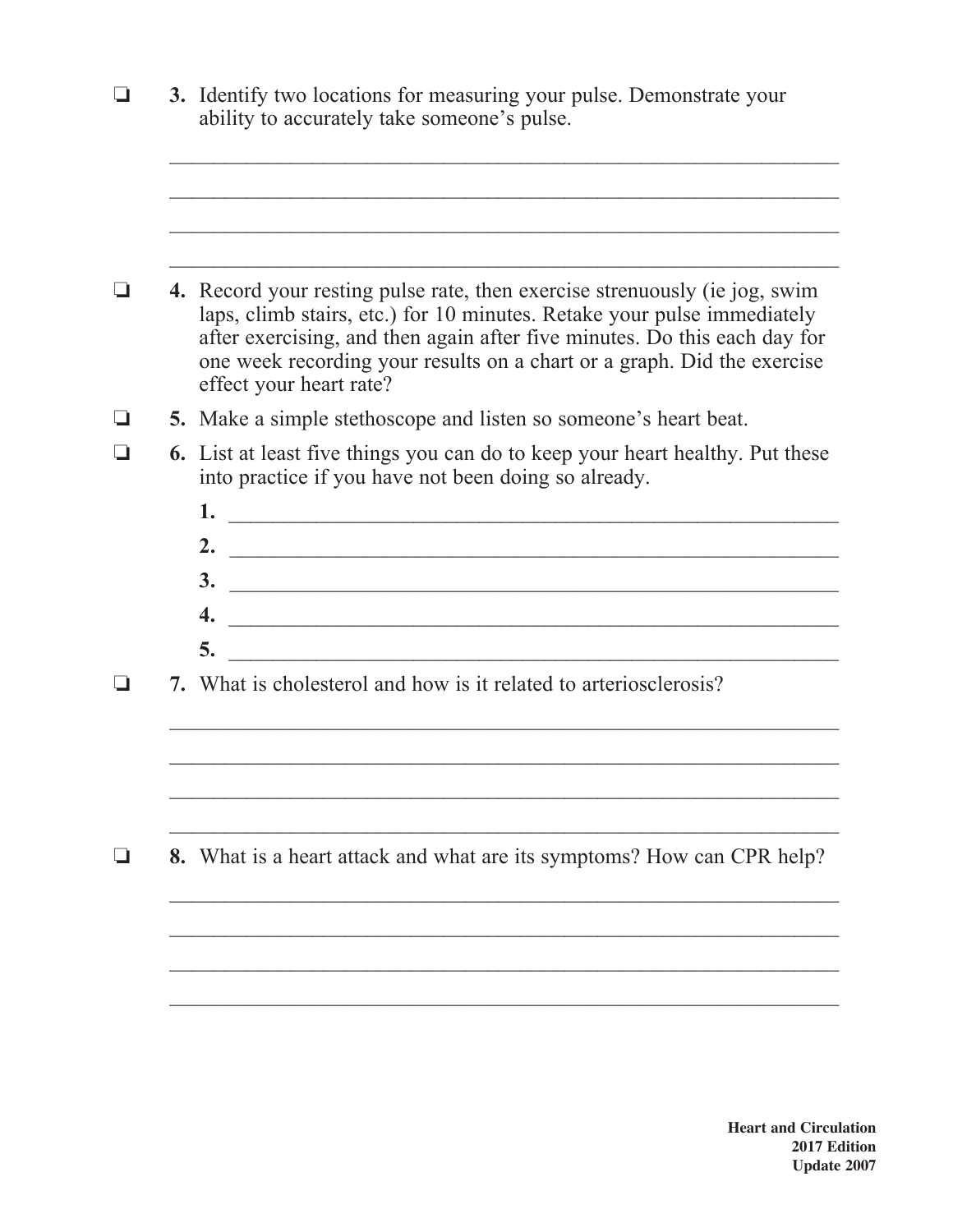|                    | 9. What is an ECG and how is it used by a doctor?                                                                    |
|--------------------|----------------------------------------------------------------------------------------------------------------------|
|                    |                                                                                                                      |
|                    |                                                                                                                      |
|                    |                                                                                                                      |
|                    |                                                                                                                      |
|                    | 10. Find five verses in the Bible that refer to your heart. Memorize two of                                          |
| them.<br>1.        |                                                                                                                      |
| 2.                 | <u> 1989 - Johann Stein, mars an deutscher Stein und der Stein und der Stein und der Stein und der Stein und der</u> |
| 3.                 |                                                                                                                      |
| $\boldsymbol{4}$ . |                                                                                                                      |